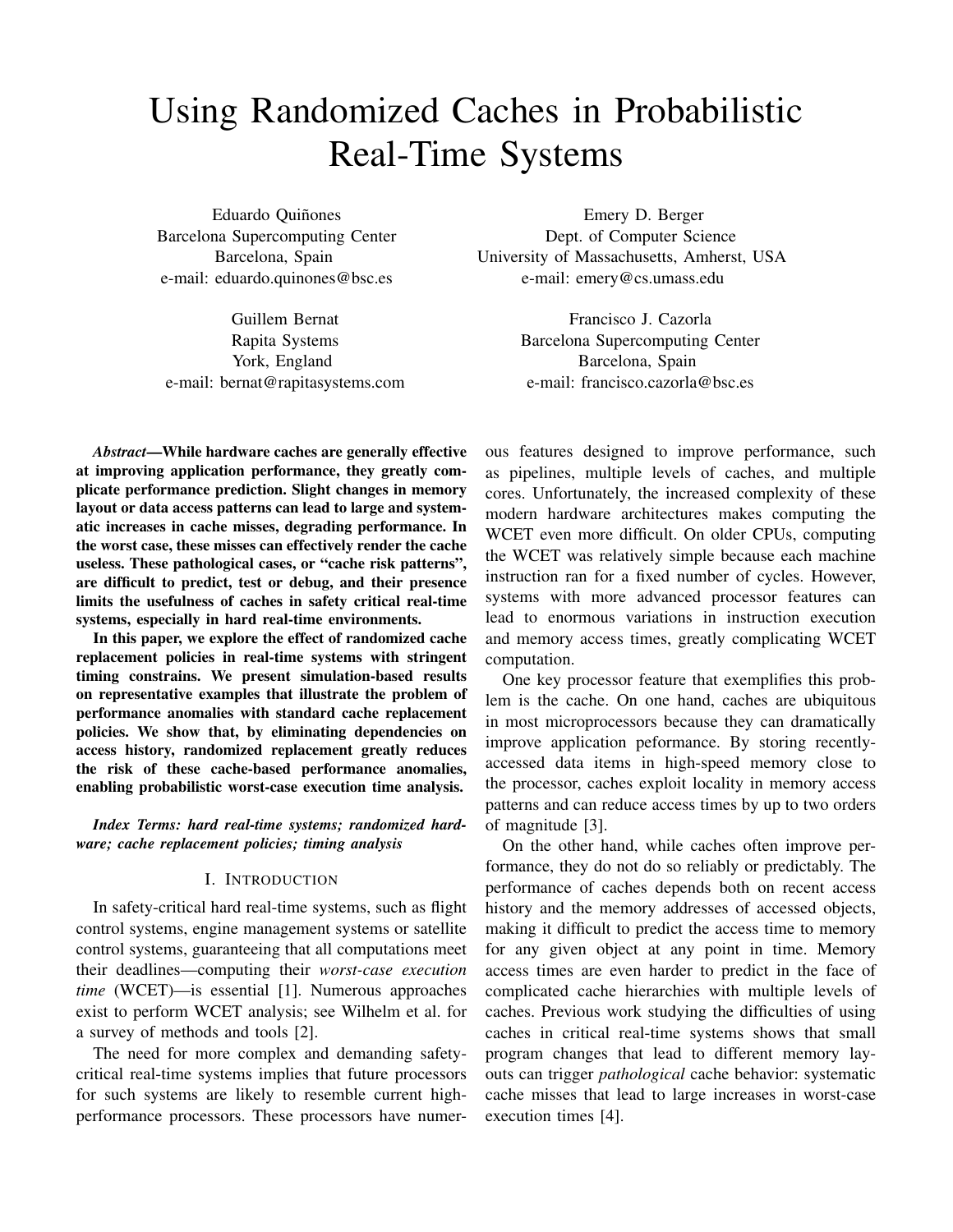The difficulty of predicting memory access times in the presence of caches—even though the program may never trigger pathological behaviors—can lead to worst-case execution time estimates that are extremely pessimistic, where each unpredictable access is assumed to be a cache miss. This complexity has led some realtime systems to disable caches entirely.

# *Contributions*

The thesis of this paper is that, instead of moving towards building hardware and software that are more *predictable* and therefore have systematic pathological worst-case scenarios, we should move towards a more truly randomized behavior that is guaranteed by design to exhibit pathological worst-case behavior only with an extremely low probability. In this paper, we assess the impact of one aspect of randomization, a randomized replacement policy for the instruction cache.

We first show that the potential worst-case impact of pathological cache behavior is large. We present experimental evaluations on microbenchmarks that show that these pathological memory layouts are likely for cache line replacement policies like LRU and set placement policies using both standard *set-associative* and *skewed-associative* caches [5], and that they lead to dramatic increases in cache misses. We then show that randomized cache replacement dramatically reduces the probability of systematic cache misses, probabilistically reducing the worst-case number of cache misses without substantially degrading performance. Finally, we argue that randomization enables probabilistic timing analysis because of the *statistical independence* of random variables, allowing quantification of the likelyhood of a cache risk pattern.

The remainder of this paper is organized as follows. Section II provides background on caches, placement policies, and replacement policies. Section III describes the randomized replacement policy we explore here. Section IV presents our experimental methodology and empirical results evaluating randomized replacement in the context of caches with different placement policies. Section V discusses the possible impact of randomization on probabilistic WCET analysis. Section VI presents related work spanning cache architecture design, software randomization, and real-time systems. Finally, Section VII concludes with directions for future work.

# II. BACKGROUND

Caches are commonly used to hide the speed gap between the CPU and the main memory by exploiting

TABLE I POPULAR REPLACEMENT POLICIES AND HARDWARE PLATFORMS WHERE THEY HAVE BEEN IMPLEMENTED.

| <b>Replacement Policies</b> |                            |  |
|-----------------------------|----------------------------|--|
| Policy                      | Platforms                  |  |
| Least Recently Used (LRU)   | Pentium I, MIPS 34K, LEON3 |  |
| First-In First-Out (FIFO)   | Xscale, ARM9, ARM11        |  |
| Most Recently Used (MRU)    | [6]                        |  |
| Pseudo-LRU (PLRU)           | PowerPC 75x, Pentium II-IV |  |

locality in memory accesses. In order to reduce the traffic overhead between the main memory and the cache, the memory space is logically split in memory blocks called *cache lines* (typically 32-128 bytes).

The behavior of a cache is determined by its **place**ment policy and its replacement policy. A hash function is typically defined that indicates where in the cache a given object should be placed. These functions map the memory address to a *cache set* number. Each cache set is identified by certain bits of the memory address, called its *index*. Note that different cache lines can collide into the same cache set.

In other to avoid cache set conflicts, caches are partitioned into equally-sized cache sets, called *ways*. The size of each cache set is called the *k-associativity* of the cache. By doing this, different cache lines that collide into the same cache set can be distributed along the  $k$ different ways.

A *standard set-associative cache* (along called *standard cache*) is shown in Figure 1(a). Note that the hash function is the same for all the ways of the cache, so given an index, the same cache set is accessed in all cache ways.

Once all ways of a cache set are occupied, the *replacement policy* decides which cache line is evicted to make room for the new cache line. Numerous replacement policies have been proposed and implemented for both high performance and embedded processors; see Table II for an overview.

All these algorithms are based on deterministic information about the history of recent access patterns. Hence, when an access pattern is repeated, the outcome of these algorithms will be the same, which may potentially result in a *cache risk pattern* [7], i.e., a sequence of memory accesses that systematically evict cache lines that are still in use. A well-known example is a loop over a range of memory just larger than the cache, as shown in Figure 2.

# *A. Skewed-Associative Caches*

In order to reduce cache conflict misses, i.e., evicting cache-lines that are still in use, Bodin and Seznec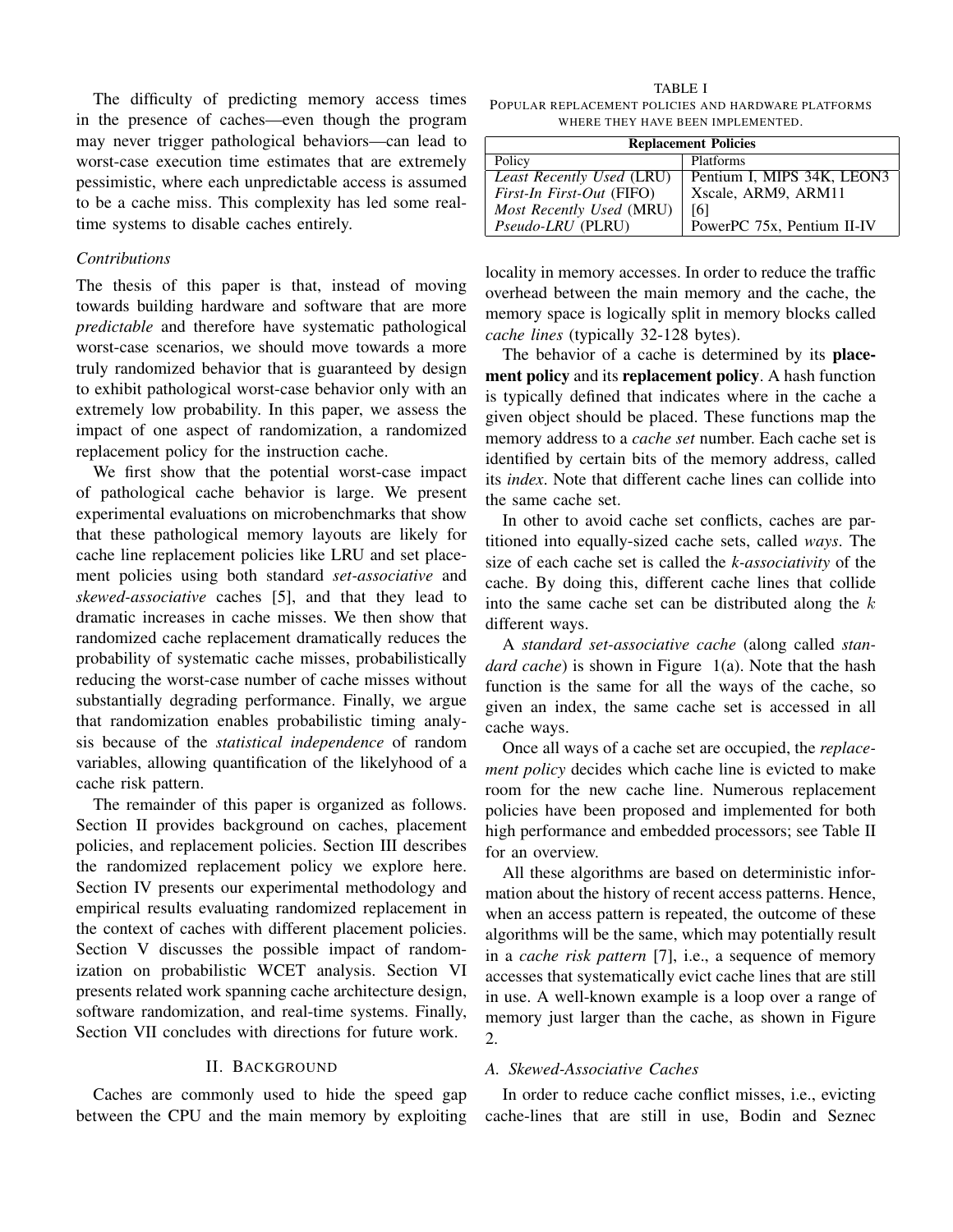

(a) Tag directory of a standard setassociative cache

(b) Tag directory of a skewed-associative cache

Fig. 1. Tag directory structures of two cache structures with different hash functions for mapping cache lines to ways.

for  $i=1$  to 10  $a(); b(); c(); d(); e();$ endfor

Fig. 2. Example code that causes pathological cache behavior for LRU. When all functions overlap on the same cache lines in a fourway set-associative cache, all function calls will trigger cache misses.

propose *skewed-associative caches*, or simply *skewed caches* [5]. Skewed caches use a placement policy that assigns a different hash function for each way of the cache, so that two addresses that collide in the same cache set in a given cache way are unlikely to also collide in the other ways (see Figure 1(b)). Skewed caches thus reduce the risk of colliding with a cache line that is still in use, because the placement policy achieves a better dispersion of data across the cache ways.

When using an LRU replacement policy (as recommended by Bodin and Seznec), skewed caches can evict cache lines from a number of different cache sets, depending on where the least recently used cache line is located. Compare this to standard set-associative caches, where the evicted cache line always belongs to the same cache set, regardless of which way contains the least recently used cache line.

However, while skewed caches can increase hit rates over standard caches by reducing conflict misses, they suffer from the same worst-case behavior. Repeated execution of a pathological sequence that triggers catastrophic cache misses will continue to produce the same performance degradation.

# III. RANDOMIZED REPLACEMENT

The goal of using randomization in the context of cache replacement policies is to both reduce the likelihood of cache risk patterns and to virtually eliminate

TABLE II PERMUTATIONS OF PLACEMENT (LAYOUT) AND REPLACEMENT ALGORITHMS EXPLORED IN THIS PAPER.

|           | Replacement  |            |
|-----------|--------------|------------|
| Placement | LRU          | Random     |
| Fixed     | Standard [3] | this paper |
| Per Way   | Skewed [5]   | this paper |

the risk of systematic performance degradation. Using randomization enables probabilistic analysis, allowing us to quantify the likelihood of a cache risk pattern as some fraction  $1/p$ . Because randomization makes each iteration effectively independent of the previous one, the odds of a cache risk pattern occurring in multiple iterations rapidly decreases: the likelihood that the risk pattern occurs in each of *n* iterations is just  $(1/p)^n$ .

We explore in this paper the effectiveness of randomized replacement policies, where the cache line to evict is always chosen at random instead of depending on recent access patterns (as with LRU). While evicting an object at random may seem certain to degrade performance, the worst-case effectiveness of some randomized eviction algorithms is better than LRU [8]. The reason for this is that it is unlikely that a random eviction algorithm will repeatedly evict a hot cache line, since the likelihood of evicting one particular cache line is  $1/k$ , where k is the associativity of the cache. Randomized replacement can degrade *average case* execution time, but because the focus of real-time systems is on reducing the *worst case* execution time, this reduction in performance is acceptable. Nonetheless, we show that this performance degradation is not significant and that random replacement in fact occasionally outperforms LRU-based policies.

Table III presents a grid describing the uses of randomized replacement we explore here. Because replacement policies are orthogonal to the placement (layout)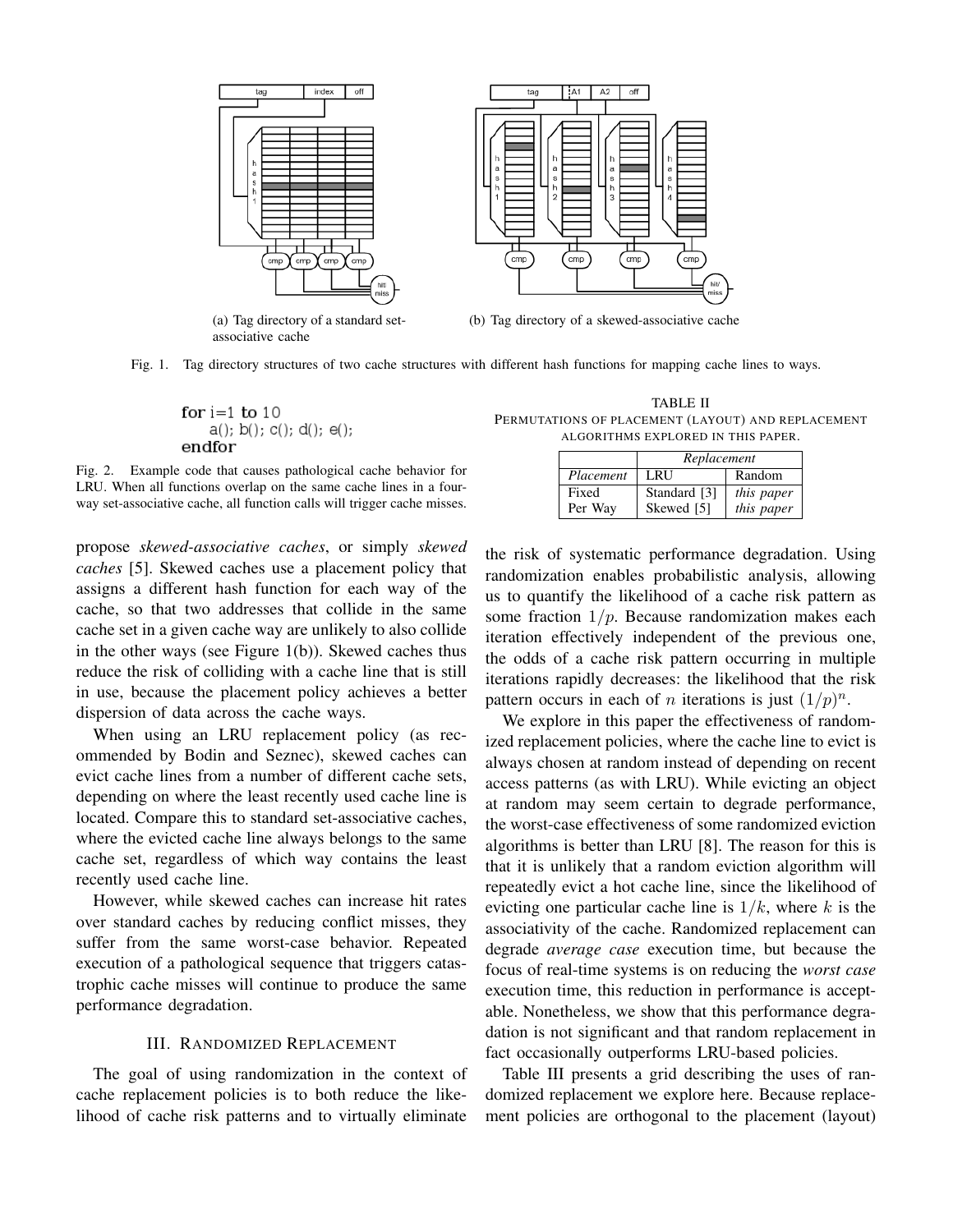algorithms used, we can evaluate the effectivness of randomized replacement both with standard set-associative caches and with skewed caches.

## IV. THE EFFECT OF MEMORY LAYOUT

The cache replacement policy has a significant influence on the performance and the predictability of the cache. Deterministic replacement policies may result in cache risk patterns that systematically generate cache misses that, in turn, may potentially degrade the performance and increase the execution time variation. Since the cache access pattern is determined by the memory layout, the effectiveness of the replacement policy highly depends on the program memory layout, i.e., the set of memory addresses where the program is stored [4].

In this section, we quantify the cache performance impact of memory layouts by exploring all possible memory layouts of a simple fragment of code (see Figure 2) that resembles automatically-generated code (a common embedded-code structure), comparing random and LRU replacement policies. We use LRU because it is generally considered the best replacement policy in terms of performance and predictability [9], [7]. However, the same conclusions can be reached by using any of the deterministic replacement algorithms presented in Section II.

We demonstrate that, by using a random replacement policy, the likelihood of pathological performance is considerably reduced, improving the worst-case execution time and reducing the execution time variation of memory accesses.

#### *A. Experimental Setup*

All experiments presented in this section executed on an in-house cycle-accurate, execution-driven simulator compatible with Tricore ISA binaries [10]. The Tricore ISA, designed by Infineon Technologies, is widely used in hard real-time applications because it combines RISC, general-purpose and signal processing instructions within a single instruction set. The simulator was derived from CarCore [11]. We paid special attention to simulator correctness, extensively validating it through a wide range of tests.

The simulator models a memory hierarchy composed of a first level of cache (with separate instruction and data caches) and main memory. The first level of cache can model two different set-associativity caches placement policies: a standard set-associative cache and a skewed-associative cache. The former uses a fixed-hash function:  $log_2(s)$  bits of the address, where s is the

TABLE III FIRST-LEVEL INSTRUCTION CACHE CONFIGURATION

| Cache parameters          |                             |  |
|---------------------------|-----------------------------|--|
| <b>Total Size</b>         | 256 bytes                   |  |
| Cache line size           | 4 bytes                     |  |
| Associativity             | 4-way                       |  |
| Sets-per-way              | 16                          |  |
| <b>Banks</b>              |                             |  |
| <b>Placement Policies</b> | <b>Fixed-Hash Function</b>  |  |
|                           | <b>Skewed-Hash Function</b> |  |
| Replacement Policies      | LRU                         |  |
|                           | Random                      |  |
| Main Memory Access        | 30 cycles                   |  |

number of cache sets, are used to index the cache. The latter uses a different hash function per way [5]:  $f_x(A) =$  $s^x(A1) \otimes (A2)$ , where  $s^x(A1)$  is the x-bit circular shift of A1 and A1 and A2 are the  $2 \times log_2(s)$  address bits used to index the cache (see Figure 1(b)). Moreover, each type of cache can use two different replacement policies: random and LRU. Table III summarizes all cache models presented in this paper. Finally, the simulator models a main memory with a fixed latency of 30 processor cycles per access. The memory subsystem configuration used in the experiments is shown in Table IV-A.

In order to explore all possible memory layouts, we designed a small fragment of code that resembles automatically-generated code. The code, shown in Figure 2, is formed by five functions of similar size that are consecutively called inside a loop. The code is executed inside our processor model presented above, with a first level instruction cache of 256 bytes (see Table IV-A).

In order to consider conflict and capacity misses, we designed two different sample programs: one that fits inside the cache, with a total size of 132 bytes, and other that does not fit inside the cache, with a total size of 312 bytes. It is clear that while the former will suffer only conflict misses, the latter will suffer both capacity and conflict misses. In every new simulation, we initialize the state of the cache so in both cases, compulsory misses will also occur.

The reason for using such small and simple code is because it allows us to perform an exhaustive exploration of all possible memory layouts. Executing real applications in a more realistic cache configuration would result in a enormous space exploration making simulation and analysis infeasible. In fact, this is one of the reasons why predicting the cost of memory accesses in the presence of caches, both on average and in the worst-case, is exceedingly complex with current WCET analyses. In fact, although previous studies [7], [12] show that certain memory layouts result in different execution times of real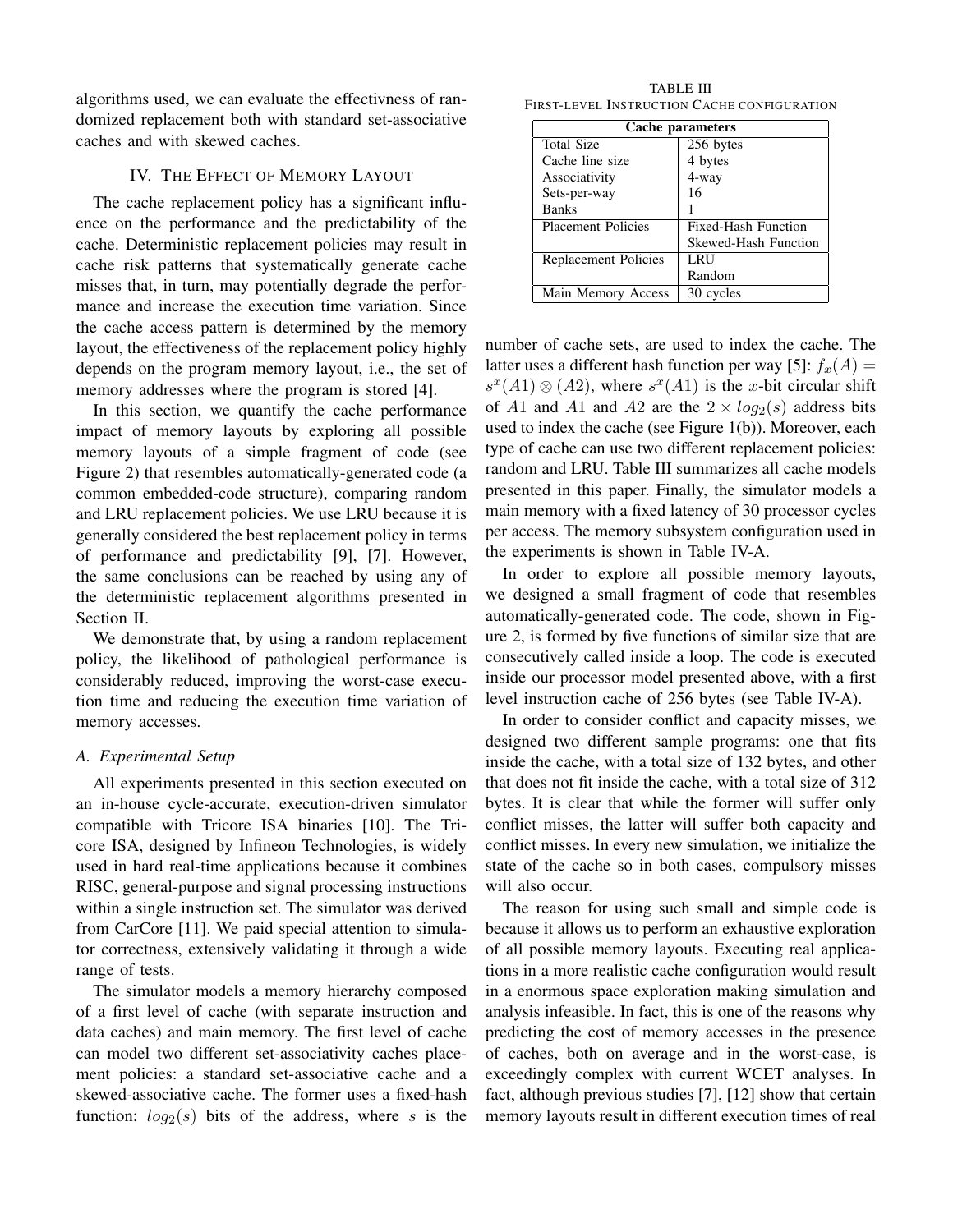

Fig. 3. Cache performance depends on memory layout: (a) Functions are placed consecutively in memory ( $\Delta =$  < 0, 0, 0, 0, 0 >), (b) Functions are not placed consecutively in memory ( $\Delta$  = <  $24, 40, 40, 36, 32$  >), resulting in a cache risk pattern.

applications, they do not conducte an exhaustive space exploration of the range of all possible memory layouts.

#### *B. Exploring All Memory Layouts*

In order to explore all possible memory layouts, we assume that every function is separated in memory with respect to the previous function by  $\delta$  bytes. Therefore, considering the code presented in Figure 2, a memory layout can be represented by five  $\delta$  values, forming the ∆ vector:

$$
\Delta = \langle \delta_a, \delta_b, \delta_c, \delta_d, \delta_e \rangle \tag{1}
$$

Hence, every  $\delta_n$  shifts the beginning of the function n by  $\delta_n$  bytes, which has the same effect as adding padding code, resulting in a new cache pattern. The cache pattern sequences are a range of  $\delta$  values will repeat every  $\delta_n \mod z$ , where z is the size in bytes of all cache lines that form a way. In our case, the cache pattern repeats every  $\delta_n \ mod \ 64.^1$ 

Figure 3 shows two different cache patterns (represented by its corresponding memory layout  $\Delta$  vectors) of the 132-byte code when executing in our 256-byte instruction cache. In Figure  $3(a)$ , the five functions are placed consecutively  $(\Delta = 0, 0, 0, 0, 0, 0)$  so they perfectly fit inside the cache. However, in Figure 3(b), the memory layout ( $\Delta =$  < 24, 40, 40, 36, 32 >) results in a pathological layout in which every function will systematically evict the next call function when using LRU, producing a chain of cache conflict misses.

By performing an exhaustive exploration of all possible memory layouts, we can quantify how every memory layout affects the execution time of memory accesses,



Fig. 4. Hit rate CDF of all possible memory layouts of a 132-byte code executed on a standard cache using LRU.

and so determine which memory layout results in pathological cache behavior. This analysis is illustrated in the following cases.

# *C. Case Study: Code Fits Inside Cache*

Figure 4 shows the Cumulative Distribution Function (CDF) of the hit ratios of all possible memory layouts, executing the 132-byte code in a standard cache that uses LRU. As expected, almost all memory layouts (about 90%) achieve the highest possible hit rate (0.94), which is the case when the layout yields no evictions. However, in the worst case, there is a set of memory layouts (approximately 1/10000 of all layouts) that achieve a very low hit rate (0.41). This high miss rate corresponds to a dramatic increase in execution time (see Section IV-F).

By randomizing the replacement policy, the decision to evict a cache set becomes independent of recent cache access pattern history. In order to quantitatively compare random and LRU replacement policies in a standard cache, we take one memory layout of every different hit rate obtained using LRU (represented by circles in Figure 4), and simulate  $10^6$  executions of each layout using LRU and random.

Figure 5 shows, from left to right, the CDF of the seven hit ratios (from 0.41 to 0.93) using LRU (labeled as *Standard & LRU*) and random (labeled as *Standard & Random*). As expected, the hit rate obtained using LRU in every execution is exactly the same because of its deterministic behavior.

However, when using the random replacement policy (*Standard & Random*), the memory layout that resulted in a cache risk pattern under LRU (first curve on the left) has considerably improved its hit rate ratio, obtaining

<sup>&</sup>lt;sup>1</sup>Although the size of each way is 64 bytes, Tricore instructions have a length of 16 and 32 bits, so each  $\delta$  is required to be increased by 2 or 4 bytes.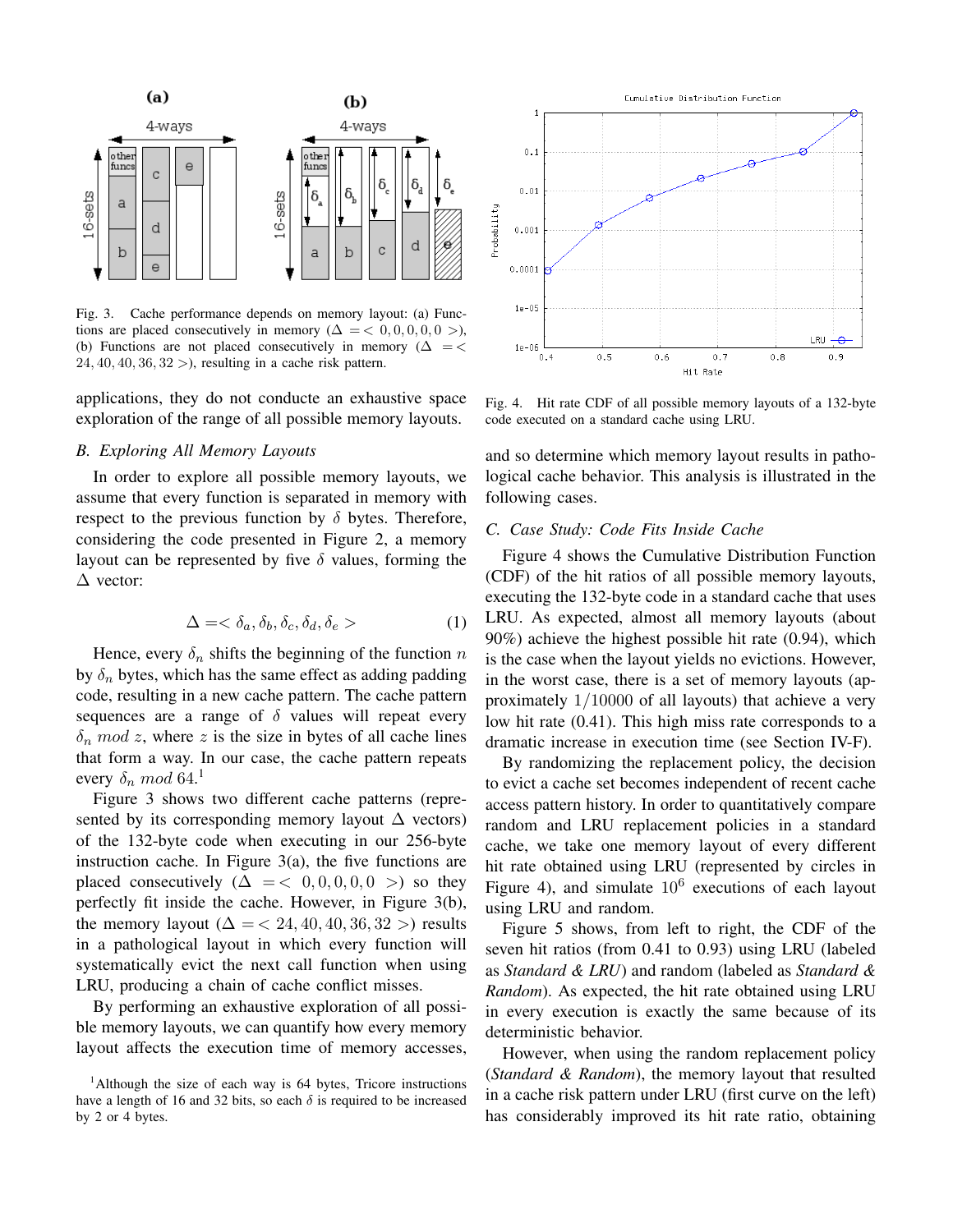

Fig. 5. From left to right, the curves show CDF of cache hit ratios of the 132-byte code executed into a standard cache using LRU (Standard & LRU) and random (Standard & Random) for the seven representative layouts.

0.64 in only a few executions. In fact, one can compute the probability of having a cache risk pattern using a random replacement policy by raising the probability of evicting a certain way to the power of the total amount of memory accesses. Since the variable that models the replacement policy is by design *independent and identically distributed*, the probability of evicting any way is  $1/k$ , where k is the associativity of the cache. In our case, the probability of pathological cache behavior using random replacement is extremely low:  $\sim 2.4^{-765}$ .

Moreover, randomized replacement also reduces the execution time variation of memory accesses. The worstcase layout yields a hit rate of 0.64, while the best-case yields a hit rate of 0.94.

# *D. Case Study: Code Does Not Fit Inside Cache*

Figure 6 shows the CDF of the hit ratios of all possible memory layouts executing the 312-byte code in a standard cache that uses LRU. Since the code does not fit inside the cache, the cache suffers both capacity misses and conflict misses, resulting in very low hit rates. The hit rate varies from 0.41 (worst case) to 0.5 (best case). Note that this worst-case hit rate is the same as that obtained by the worst case for the 132-byte code (see Figure 4).

We then perform the same experiment presented in the previous section, with one memory layout of every hit rate obtained using LRU (represented by circles in Figure 6), and simulating  $10^6$  executions of each layout using LRU and random. Figure 7 shows, from left to right, the CDF of the six resultant hit-rates using LRU



Fig. 6. Hit-rate CDF of all possible memory layouts of a 312-byte code executed into a standard cache using LRU.



Fig. 7. From left to right, the curves show CDF of cache hit ratios of 312-byte code executed in a standard cache using LRU (Standard & LRU) and random (Standard & Random) for the six representative layouts.

(labeled as *Standard & LRU*) and random (labeled as *Standard & Random*).

The random replacement policy (*Standard & Random*) consistently improves the hit rate of the six representative layouts versus LRU. In addition, it virtually eliminates the variance between the worst and the best layouts, achieving a hit rate of 0.66 in the worst case and a hit rate of 0.74 in the best case for all memory layouts.

#### *E. Skewed-Associate Caches*

As explained in Section II-A, skewed caches can effectively increase the hit rate over those provided by standard caches, by applying different hash functions for each assigned way. Figure 8 shows the CDF of the hit ratios of all possible memory layouts when executing the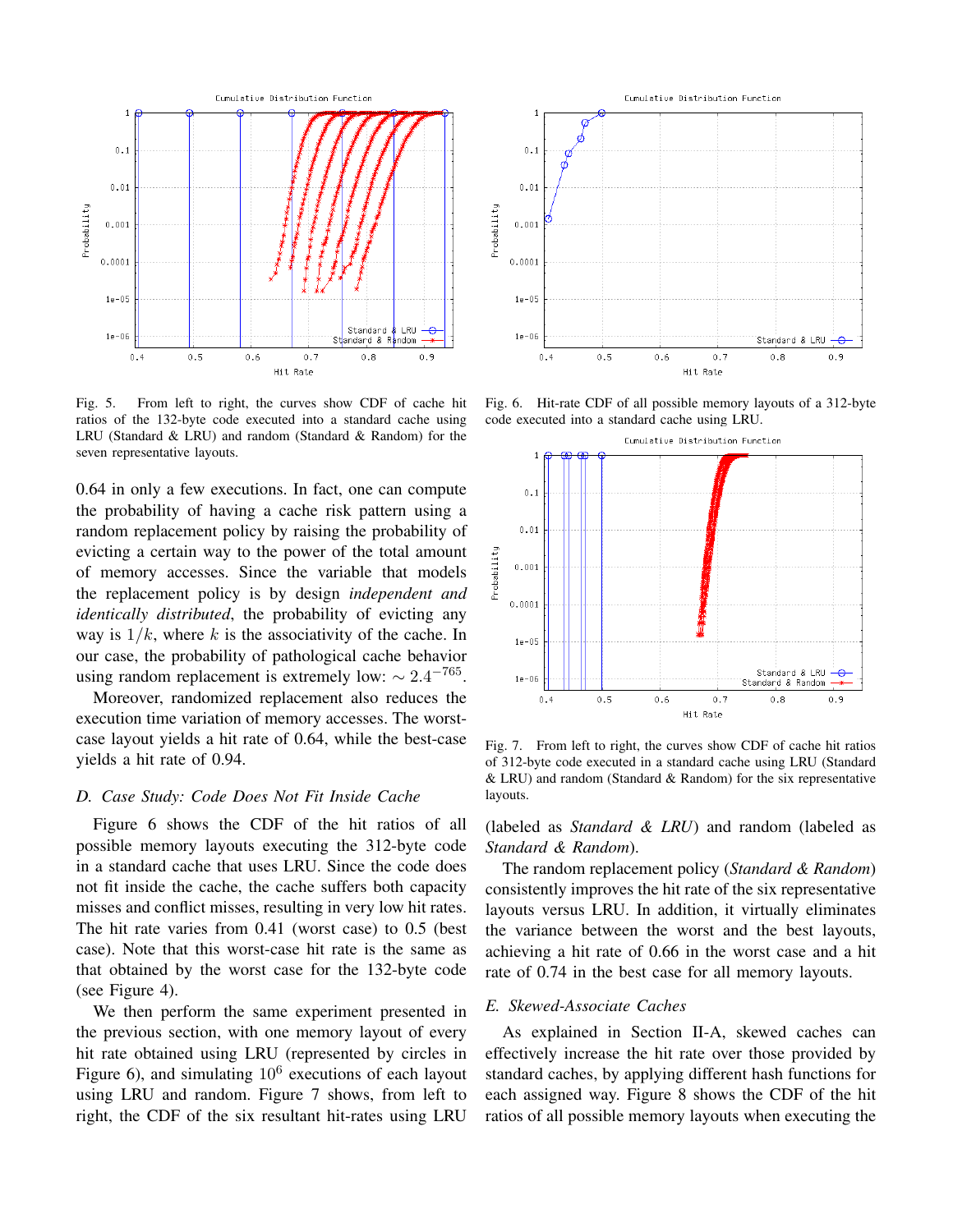

Fig. 8. Hit-rate CDF of all possible memory layouts of a 312-byte code when executing in a skewed cache (Standard & LRU) and a standard cache (Skewed & LRU), using LRU in both cases.

312-byte code in a standard cache (labeled as *Standard & LRU*) and a skewed cache (labeled as *Skewed & LRU*), applying in both cases LRU replacement policy.

The skewed cache consistently improves the performance of all memory layouts versus the standard cache, improving the hit rate of the standard cache by up to 0.62 and obtaining a maximum hit rate of 0.73. However, note that current skewed caches also suffer from pathological cases because of their deterministic behavior. Given a particular pathological access pattern, the skewed cache will always achieve the same (reduced) hit rate. Such pathological cases introduce a variation in the hit rate ratio from 0.73 to 0.51 when comparing the best and the worst layouts.

In order to see the effect of applying a randomized replacement policy to skewed caches, we take the best and the worst memory layouts obtained with the skewed cache using LRU, and then simulate  $10^6$  executions of each layout using both LRU and random. We also perform the same experiment with the layouts in a standard cache that uses random replacement.

Figure 9 shows, from left to right, the CDF of the hitrate of the two layouts when executing them in a skewedcache and LRU (labeled as *Skewed & LRU*), in a skewedcache and random (labeled as *Skewed & Random*) and in a standard cache and random (labeled as *Standard & Random*).

By applying randomization, the worst and the best memory layouts achieve almost the same performance, varying the hit rate from 0.65 to 0.75. Note that the placement policy has no effect on performance, obtaining



Fig. 9. From left to right, the curves show the CDF hit-rate of two representatives memory layouts of the 312-byte code executed in a skewed-cache and LRU (Skewed & LRU) in a skewed-cache and random (Skewed & Random) and in a standard-cache and random (Standard & Random).

almost the same hit rate whether using a fixed-hash function or a skewed-hash function.

# *F. Execution Time Analysis*

While increased cache misses generally lead to decreases in performance, the relationship is not linear. We compute the execution time obtained with the architecturally-detailed simulator presented in Section IV-A. In particular, we focus on the execution time of the best and worst case layouts of the 312-byte code for both standard and skewed caches with LRU and random replacement policies<sup>2</sup>. Recall that, in case of randomized replacement, these simulations comprise one million experiments.

Figure 10 presents these results. Execution times are normalized to the execution time of the best memory layout obtained with a standard cache and LRU (Figure  $10(a)$ ) and with a skewed cache and LRU (Figure 10(b)). For randomized replacement with the best layout, we present the best execution time obtained along the one million executions. For the worst layout, we present the worst execution time obtained out of one million of executions. This approach allows us to compute the maximum execution time variation (shown on top of graph lines).

For standard caches, randomized replacement decreases runtime substantially both for the best layout

<sup>&</sup>lt;sup>2</sup>We do not present the execution time analysis of the 132-byte code due to space limitations.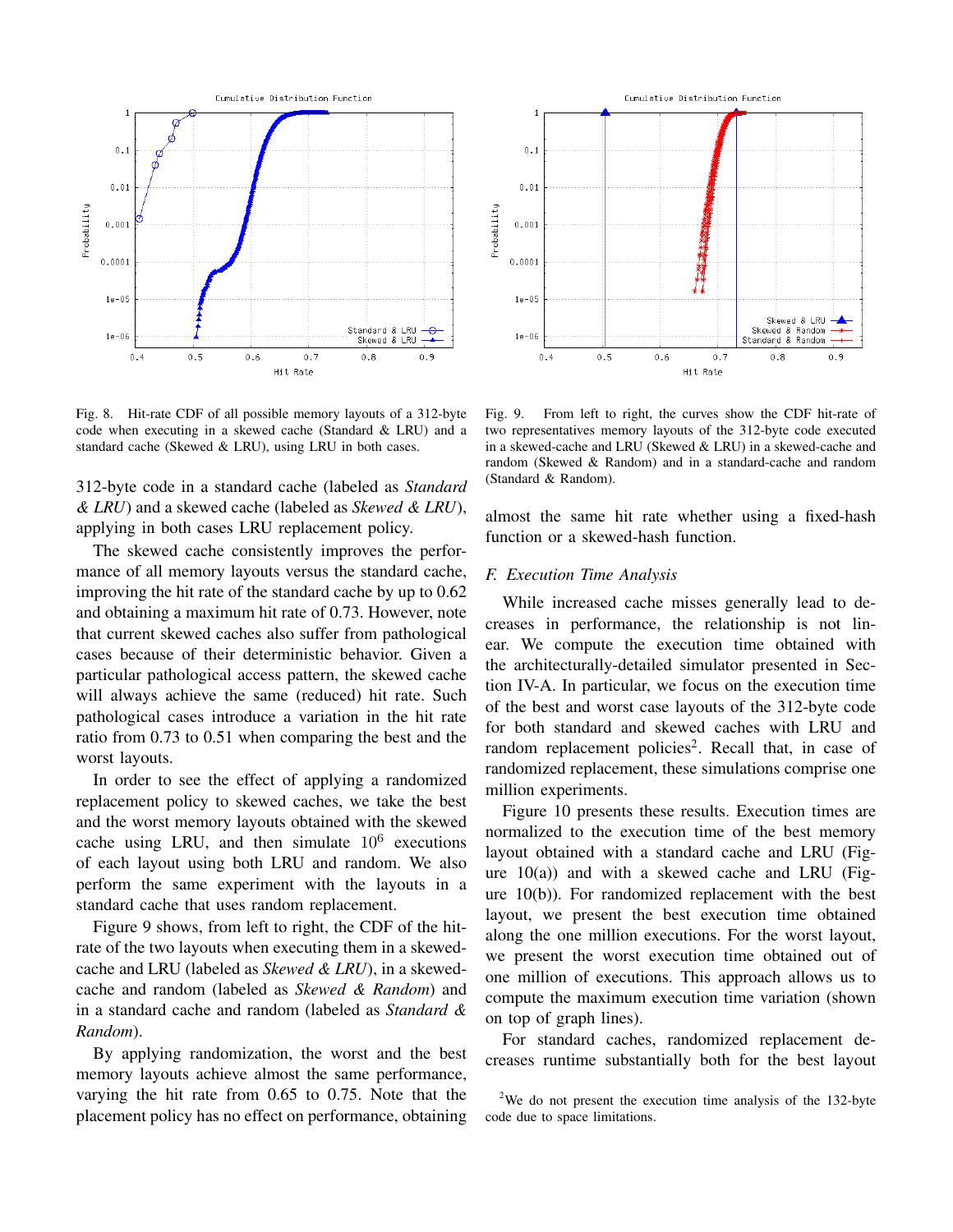

(a) Normalized execution times of the best and the worst layouts (obtained using a standard cache with LRU) of a standard cache with LRU and random.

(b) Normalized execution times of the best and the worst layouts (obtained using a skewed cache with LRU) of a skewed and standard caches with LRU and random.

16%

**←** Skewed & LRU

Worst

Fig. 10. Normalized execution times and execution time variation of the 312-byte code executed in skewed and standard caches using LRU and random replacement policies.

(36% faster) and for the worst case (33% faster), although the execution time variation between the best and worst layout is slightly larger (from 13% to 18%).

For skewed caches, while randomized replacement achieves a smaller decrease for the best case (3%), it significantly improves runtime for the worst case (running almost 25% faster). Note that execution time is almost the same using a random replacement policy, whether with a standard cache or with a skewed cache. In effect, the placement policy has no effect on performance. Randomized replacement considerably decreases execution time variation versus LRU (from 49% to 16%).

# V. DISCUSSION

One key problem of WCET analysis in general is the issue of pessimism. In the case of the execution time analysis of memory accesses, when a particular access it is not possible to determine if it will lead to a cache hit or a cache miss, the only safe assumption is to consider that it will be a cache miss, i.e., the worst scenario. This kind of analysis may result in significant pessimism which limits their value since the chances that all these memory accesses result in cache misses is extremely small.

One way to address this issue is to move towards probabilistic timing analysis [13]. In this case, the goal is to compute the probability of the extreme case and then make an argument that the probability is sufficiently low. Unfortunately, current cache approaches are not amenable to such probabilistic arguments because the deterministic behavior of caches may result in pathological cases and systematic cache misses. Applying probabilistic arguments to current caches is unsafe precisely because probabilistic analysis techniques rely on a hypothesis of *statistical independence* [13]. Unless one can prove that the variable that models the system or feature is independent and identically distributed (iid), using such statistical methods is not well-founded. Although several statistical approaches exists that deal with arbitrary models of dependence [14], they are not currently in widespread use.

However, applying random replacement policies instead of current deterministic approaches may allow us to argue that the execution time of memory accesses can be analyzed using probabilistic arguments, because the random variable modeling the system is independent and identically-distributed. Our hypothesis is that new advanced hardware features such as caches can be used and analysed effectively in hard real-time systems with designs that provide truly randomized behaviour. This shift will enable new probabilistic timing analysis techniques that can be used effectively in arguments of verification, demonstrating that the probability of pathological execution times is negligible.

# VI. RELATED WORK

## *A. Randomized Architectures*

In the early 90's, pseudo-random interleaved memory architectures were proposed to evenly distribute the sequence of references across the memory modules in order to achieve the full bandwidth of the memory system [15], [16].

Randomized caches were first proposed by Schlansker et al. [17] to eliminate the repetitive cache conflict misses caused by bad strides in high performance processors. They used a pseudo-random hash function to randomize addresses into cache sets. By doing this, they could develop a purely analytic approach to determine cache performance. A similar approach was proposed by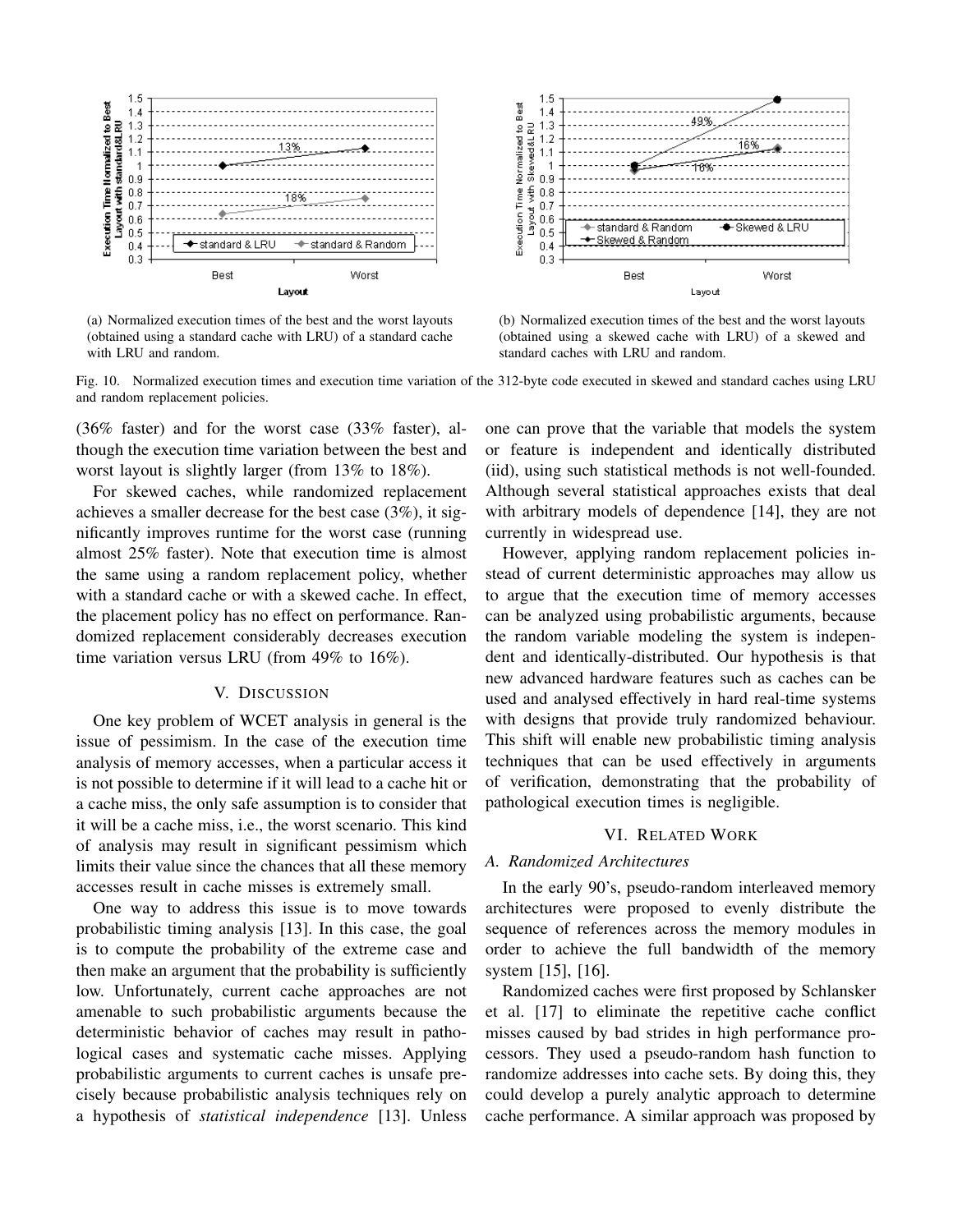Topham et al. [18], in which a pseudo-random indexing scheme based on polynomial modulus functions were proposed, allowing eliminating bad strides inherent in some SPEC95 benchmarks.

To the best of our knowledge, randomization has never been proposed for safety-critical systems because of its inherent unpredictability. In fact, most of the proposals focus on static analysability. Moreover, recent studies focus on providing predictability to advance hardware features which allows using static analysis approaches [19], [20], [21]. These works provide deterministic behaviour to the different processor components, while we aim for truly randomized processor components.

# *B. Replacement Policies for Real-Time*

Reineke et al. present quantitative analytical results for the predictability of some replacement policies (LRU, FIFO, MRU and PLRU) based on two new metrics: *evict* and *fill* [9]. These metrics indicate how quickly the cache converges to a known state that can be statically predicted. The authors conclude that, based on these two metrics, the LRU replacement policy with an associativity up to eight performs better than others replacement policies. Recently, Junier et al. have presented interesting theoretical results that improve static instruction cache analysis methods for set-associative instruction caches with PLRU and a random replacement policies based on the *evict* and *fill* metrics [22]. As expected, the authors conclude that LRU replacement policy can be statically analyzed more tightly than PLRU and random replacement policies.

Bradford et al. compare twenty-one randomly chosen layouts of the same program obtaining an execution time variation of 22% [12]. More recently, Mezzetti et al. identify the problem of execution time variation caused by memory layouts in a real application: the on-Board Mission Time-line (MTL) component of the On-Board Software System used in the European Space Agency [7]. They develop three different memory layouts for the MTL and execute them on the AT697E LEON3 processor, obtaining an 11% execution time variation between a bad and a good memory layout, and argue that these underestimate the variance between the worst and the best memory layouts. The paper presents a list of cache design recommendations in which they recommend the use of LRU as a deterministic replacement policy.

## *C. Layout Randomization*

Randomized memory layouts were first used in the context of memory management in *DieHard*, proposed by Berger et al. [23]. DieHard places allocated heap objects randomly in a larger-than-required heap, enabling *probabilistic memory safety*, bounding the likelihood of memory errors such as buffer overflow, dangling pointers or invalid frees. As we observe here with randomized replacement, DieHard's use of randomized placement generally does not significantly degrade application performance.

# VII. CONCLUSIONS AND FUTURE WORK

The features of modern microprocessors greatly complicate the prediction and analysis of worst-case execution times. In particular, this paper focuses on the complexities created by caches. Through execution-driven simulation and in the context of instruction caches, we show that standard cache replacement policies can lead to catastrophic cache behavior that increases cache misses to the point where it effectively disables the cache. This paper explores an alternative: the use of randomized replacement policies. We show that randomized replacement effectively avoids the pathological behaviors of deterministic replacement policies while achieving reasonable performance.

This paper represents our first step towards exploring the use of randomization as a way to prevent pathological cases and increase predictability in hard real-time systems.

We intend to extend this work in a number of directions. First, we plan to broaden the scope of our study to include larger benchmarks. Although this approach will preclude the possibility of exhaustive state space exploration, it will allow us to quantify the impact of randomized caches on execution time of larger applications.

Second, this paper limits its scope to the study of randomization in the replacement policy of a single level of the instruction cache. We plan to study the effects of randomization on worst-case performance for data caches and multiple levels of caches. We also plan to explore the possibility of randomized *placement* policies, where the mapping of a particular address to a cache line is not fixed.

Finally, we plan to develop the required analytical mathematical models to explore the benefits of randomization. These analytical models will primarily be obtained using standard probabilistic and statistical approaches such as extreme value statistics [24] or cop